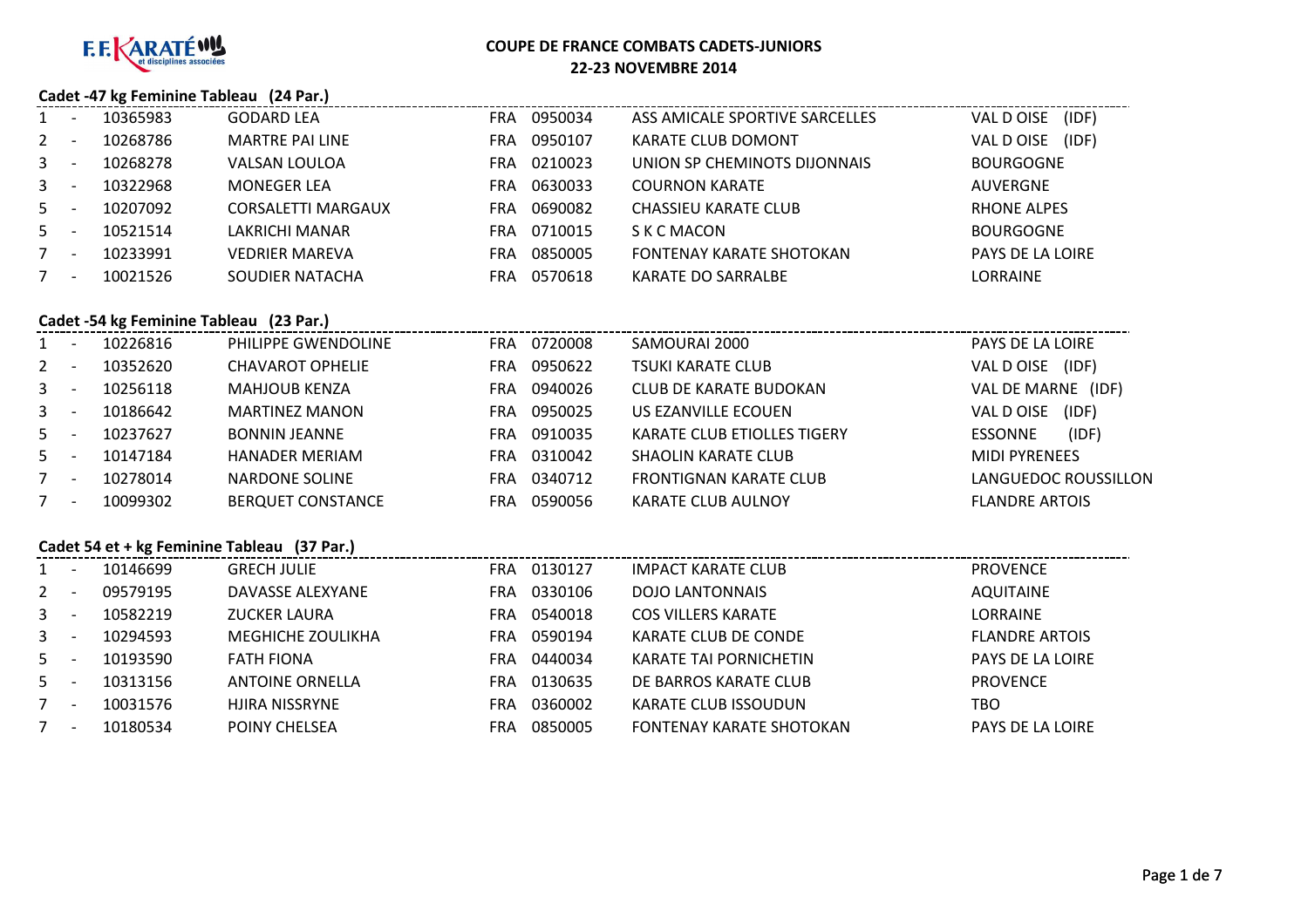

#### **Junior -48 kg Feminine Tableau (9 Par.)**

| 1     | 10061003 | SOULIER LEA             |            | FRA 0130127 | IMPACT KARATE CLUB              | PROVENCE             |
|-------|----------|-------------------------|------------|-------------|---------------------------------|----------------------|
| $2 -$ | 10043336 | <b>LOUNES SIRINE</b>    | FRA        | 0770615     | CACV KARATE                     | SEINE ET MARNE (IDF) |
| $3 -$ | 10607315 | <b>GRIGNE CAROLINE</b>  | FRA        | 0920067     | <b>COURBEVOIE SPORTS KARATE</b> | HAUTS DE SEINE (IDF) |
| $3 -$ | 10294752 | <b>BOURCOIS AURORE</b>  | FRA        | 0940023     | CSL GMA                         | VAL DE MARNE (IDF)   |
| $5 -$ | 10007325 | <b>VOIGNIER MORGANE</b> | <b>FRA</b> | 0340679     | KARATE PALAVAS                  | LANGUEDOC ROUSSILLON |
| $5 -$ | 10052838 | ACHOUR SOFIA            | FRA        | 0420031     | <b>IPPON CLUB ANDREZIEUX</b>    | RHONE ALPES          |

## **Junior -53 kg Feminine Tableau (22 Par.)**

|                | JUINCE TO A FERRIT LADICAU (22 FAI.) |                             |     |         |                              |                       |
|----------------|--------------------------------------|-----------------------------|-----|---------|------------------------------|-----------------------|
| $\mathbf{1}$   | 09579040                             | LAMBERT LAURA               | FRA | 0720008 | SAMOURAI 2000                | PAYS DE LA LOIRE      |
| $\overline{2}$ | 09574666                             | <b>BRITO ANDREA</b>         | FRA | 0940026 | CLUB DE KARATE BUDOKAN       | VAL DE MARNE (IDF)    |
| $\mathbf{3}$   | 10120134                             | <b>HEURTAULT SARA</b>       | FRA | 0720008 | SAMOURAI 2000                | PAYS DE LA LOIRE      |
| $3^{\circ}$    | 10176038                             | ROLLE KATLEEN               | FRA | 0950037 | A D B KTE GARGES             | (IDF)<br>VAL D OISE   |
| $5 -$          | 10103003                             | <b>OUIHADDADENE SABRINA</b> | FRA | 0720008 | SAMOURAI 2000                | PAYS DE LA LOIRE      |
| $5 -$          | 09497621                             | PIRES JADE                  | FRA | 0670027 | <b>CHRIS INNOV KARATE</b>    | ALSACE                |
|                | 10360880                             | CICIRELLO CLARA             | FRA | 0130127 | <b>IMPACT KARATE CLUB</b>    | <b>PROVENCE</b>       |
| 7              | 10034965                             | <b>COLETTE MELANIE</b>      | FRA | 0590080 | UNION SPORTIVE KARATE DENAIN | <b>FLANDRE ARTOIS</b> |
|                |                                      |                             |     |         |                              |                       |

## **Junior -59 kg Feminine Tableau (17 Par.)**

| $1 \quad$   | 10102208 | SIVERT LAURA            | FRA | 0250017 | <b>IPPON KARATE SHOTOKAN</b>   | <b>FRANCHE COMTE</b> |
|-------------|----------|-------------------------|-----|---------|--------------------------------|----------------------|
| $2^{\circ}$ | 10299073 | AVAZERI LEA             | FRA | 0130704 | <b>FULL KARATE ACADEMIE</b>    | <b>PROVENCE</b>      |
| $3 -$       | 10454363 | <b>OUMELLIL SABRINA</b> | FRA | 0130635 | DE BARROS KARATE CLUB          | <b>PROVENCE</b>      |
| $3 -$       | 10131210 | <b>PONS LUCIE</b>       | FRA | 0830082 | <b>KARATE CLUB CABASSOIS</b>   | <b>COTE D AZUR</b>   |
| $5 -$       | 10343465 | <b>TCHANGU MOUSKEBA</b> | FRA | 0950034 | ASS AMICALE SPORTIVE SARCELLES | (IDF)<br>VAL D OISE  |
| $5 -$       | 10360878 | CICIRELLO CHARLENE      | FRA | 0130127 | <b>IMPACT KARATE CLUB</b>      | <b>PROVENCE</b>      |
|             | 10045806 | <b>KERLO ROXANE</b>     | FRA | 0560037 | <b>TEAM MORBIHAN KARATE</b>    | <b>BRETAGNE</b>      |
|             | 10189187 | <b>GAMBINI ANDREA</b>   | FRA | 0130044 | S C O STE MARGUERITE           | <b>PROVENCE</b>      |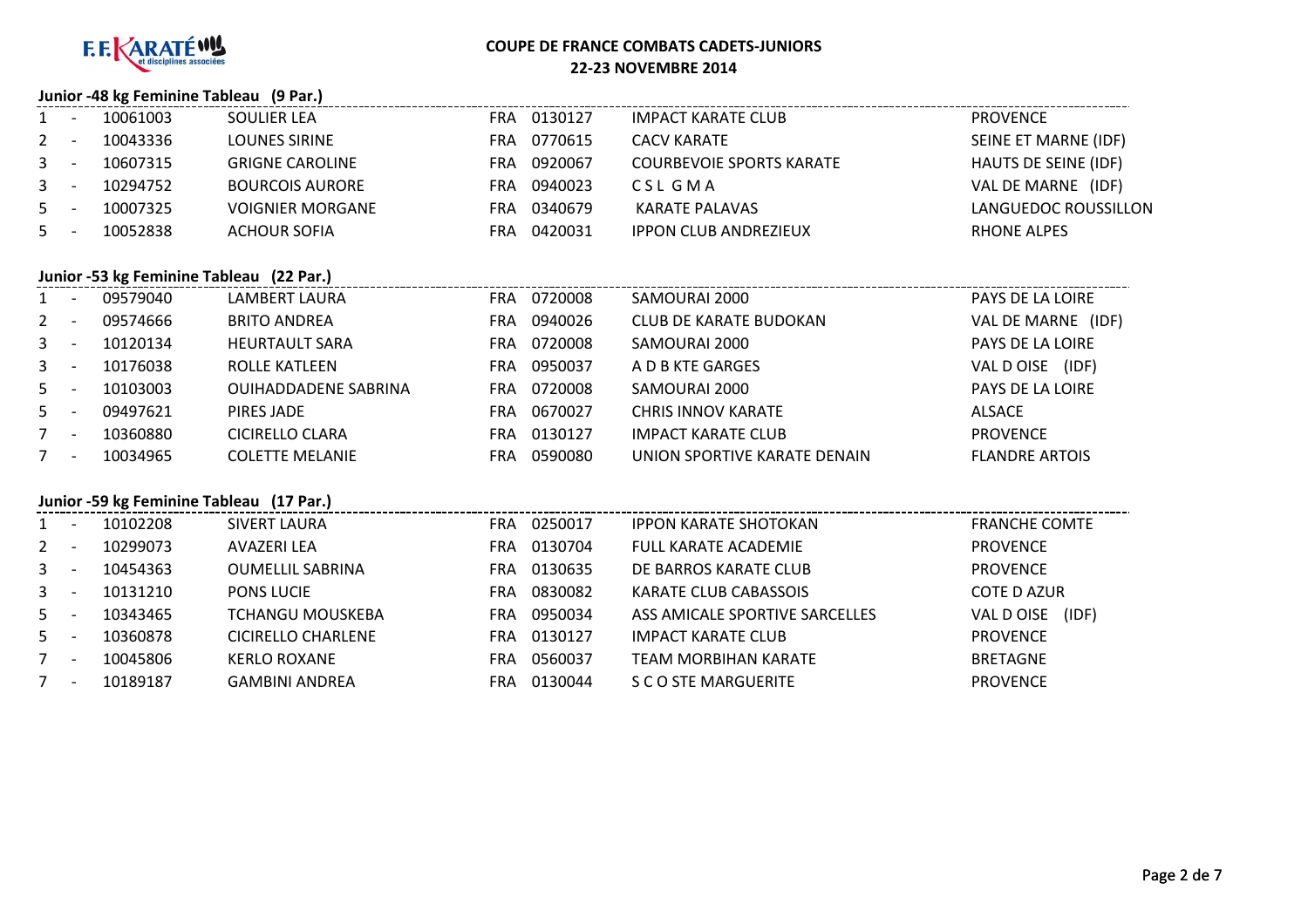

#### **Junior 59 et + kg Feminine Tableau (32 Par.)**

| $1 \quad$      | 10022723 | STRAUCH CAROFF LAURA          | FRA | 0330106 | DOJO LANTONNAIS                | AQUITAINE             |
|----------------|----------|-------------------------------|-----|---------|--------------------------------|-----------------------|
| $2^{\circ}$    | 10081323 | <b>CHARLES DONATIEN MAEVA</b> | FRA | 0950086 | AMICAL CLUB SPORTIF CORMEILLAI | VAL DOISE<br>(IDF)    |
| 3 <sup>1</sup> | 09600889 | <b>DABBADIE CECILE</b>        | FRA | 0770615 | CACV KARATE                    | SEINE ET MARNE (IDF)  |
| $\mathbf{3}$   | 10089887 | TERRIER ABIGAEL               | FRA | 0590662 | DOJO CLUB VIEUX CONDEEN        | <b>FLANDRE ARTOIS</b> |
| 5              | 09550111 | <b>TAVERNIER CHLOE</b>        | FRA | 0590080 | UNION SPORTIVE KARATE DENAIN   | <b>FLANDRE ARTOIS</b> |
| 5              | 10229667 | <b>OMARI ANISSA</b>           | FRA | 0670641 | <b>MIXSAGE SECTION KARATE</b>  | ALSACE                |
| 7              | 10152890 | LIOVE LEA                     | FRA | 0300613 | SHOTOKAN KARATE ALESIEN        | LANGUEDOC ROUSSILLON  |
|                | 10427957 | NOTARGIACOMO ELODIE           | FRA | 0830082 | KARATE CLUB CABASSOIS          | <b>COTE D AZUR</b>    |

## **Cadet -52 kg Masculin Tableau (55 Par.)**

| $1 \quad$    | 10299305 | <b>SEHRINE AGHILES</b>  | FRA | 0950025 | US EZANVILLE ECOUEN                | (IDF)<br>VAL D OISE  |
|--------------|----------|-------------------------|-----|---------|------------------------------------|----------------------|
| $2^{\circ}$  | 10180367 | KANAGASINGAM KAJITH     | FRA | 0770615 | <b>CACV KARATE</b>                 | SEINE ET MARNE (IDF) |
| $\mathbf{3}$ | 10108206 | <b>HASSANI HOUSNY</b>   | FRA | 0940026 | <b>CLUB DE KARATE BUDOKAN</b>      | VAL DE MARNE (IDF)   |
| $\mathbf{3}$ | 10217650 | <b>CHALANCON NOLWEN</b> | FRA | 0210630 | AKDC                               | <b>BOURGOGNE</b>     |
| $5 -$        | 10020759 | MERAH KAMIL             | FRA | 0690077 | SEN NO SEN KARATE VENISSIEUX       | <b>RHONE ALPES</b>   |
| 5            | 10234778 | <b>BOISSERON MILTON</b> | FRA | 0950622 | <b>TSUKI KARATE CLUB</b>           | VAL D OISE<br>(IDF)  |
|              | 10061113 | <b>BOUHOUCH NABIL</b>   | FRA | 0830733 | AZUR KARATE ACADEMIE SAINTE MAXIME | <b>COTE D AZUR</b>   |
|              | 10312376 | LECOURT MAXIME          | FRA | 0450037 | <b>BUDOKAN KARATE ORLEANS</b>      | тво                  |

## **Cadet -57 kg Masculin Tableau (41 Par.)**

|             | Cadel -57 Kg Masculin Tableau (41 Par.) |          |                         |                       |                                    |                       |  |  |  |  |  |  |  |
|-------------|-----------------------------------------|----------|-------------------------|-----------------------|------------------------------------|-----------------------|--|--|--|--|--|--|--|
| 1           |                                         | 10561518 | AZOUZ TOMMY             | 0830733<br><b>FRA</b> | AZUR KARATE ACADEMIE SAINTE MAXIME | <b>COTE D AZUR</b>    |  |  |  |  |  |  |  |
| $2^{\circ}$ |                                         | 10222644 | ULIENGUE EUDES          | 0940058<br>FRA        | UNION SPORTIVE FONTENAYSIENNE      | VAL DE MARNE<br>(IDF) |  |  |  |  |  |  |  |
|             | $3 -$                                   | 10229230 | CIZO KILIAN             | 0770667<br>FRA        | KARATE SHOTOKAN MARY SUR MARNE     | SEINE ET MARNE (IDF)  |  |  |  |  |  |  |  |
|             | $3 -$                                   | 10109525 | <b>FALORNI CORENTIN</b> | 0020038<br>FRA        | KARATE CLUB SAINT QUENTINOIS       | <b>PICARDIE</b>       |  |  |  |  |  |  |  |
|             | $5 -$                                   | 10083486 | IQBAL RAJA HAMZA        | 0940611<br>FRA        | K O S VILLENEUVE                   | VAL DE MARNE<br>(IDF) |  |  |  |  |  |  |  |
|             | $5 -$                                   | 10249031 | <b>HUMBERT JIMMY</b>    | 0460022<br>FRA        | SHIZENDO KARATE DO                 | <b>MIDI PYRENEES</b>  |  |  |  |  |  |  |  |
| $7^{\circ}$ |                                         | 10320966 | LUNA LEO                | 083082<br>FRA         | KARATE CLUB CABESSOIS              | <b>COTE D AZUR</b>    |  |  |  |  |  |  |  |
| $7^{\circ}$ |                                         | 10237352 | LEMONNIER SEVEN         | 0340015<br>FRA        | KARATE PEZENAS SAINT THIBERY       | LANGUEDOC ROUSSILLON  |  |  |  |  |  |  |  |
|             |                                         |          |                         |                       |                                    |                       |  |  |  |  |  |  |  |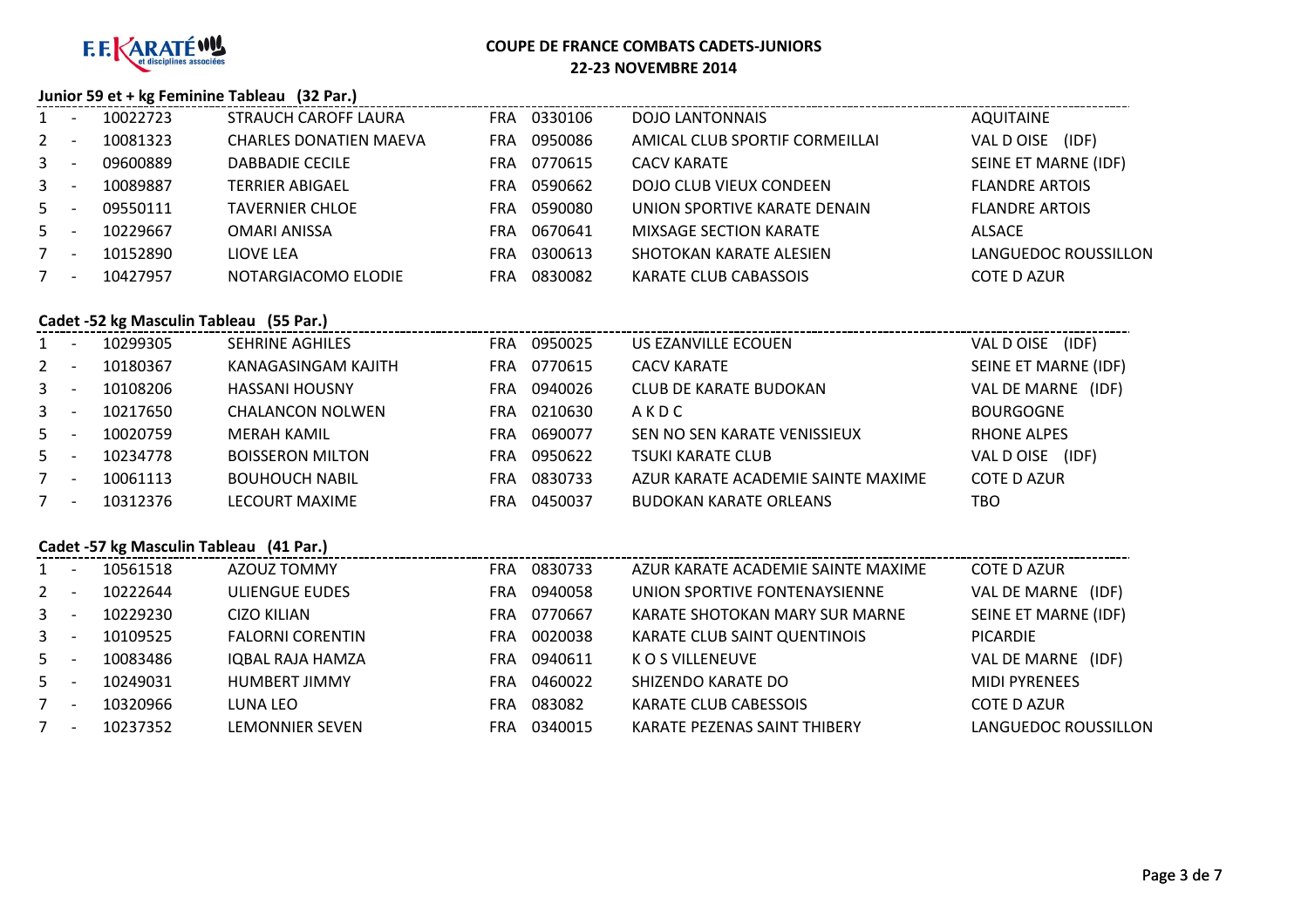

## **Cadet -63 kg Masculin Tableau (49 Par.)**

|                | 10060999 | ROURET DAMIEN        | <b>FRA</b> | 0130127 | <b>IMPACT KARATE CLUB</b>                                     | <b>PROVENCE</b>          |
|----------------|----------|----------------------|------------|---------|---------------------------------------------------------------|--------------------------|
| 2              | 10347486 | <b>HAOUI ETIENNE</b> | <b>FRA</b> | 0310042 | <b>SHAOLIN KARATE CLUB</b>                                    | <b>MIDI PYRENEES</b>     |
| 3 <sup>1</sup> | 10068663 | LARCHER PIERRE       | FRA        | 0340729 | KARATE ELITE PEROLS LATTES AGGLOMERATION LANGUEDOC ROUSSILLON |                          |
| 3 <sup>1</sup> | 10095529 | LELO MOUSSA          | FRA        | 0780014 | CLUB KARATE OKINAWA                                           | (IDF)<br><b>YVELINES</b> |
| 5              | 10129272 | <b>OLLIER THOMAS</b> | <b>FRA</b> | 0890015 | <b>ENTENTE SP FLORENTINOISE</b>                               | <b>BOURGOGNE</b>         |
| 5              | 10280825 | NAVAS-LOPEZ AXEL     | <b>FRA</b> | 0210630 | AKDC                                                          | <b>BOURGOGNE</b>         |
| 7              | 10003871 | POUPEE NATHAN        | <b>FRA</b> | 0190006 | <b>BUDOKAI KARATE CLUB DE BRIVE</b>                           | <b>LIMOUSIN</b>          |
|                | 09571891 | <b>SKAKNI LUCAS</b>  | FRA        | 0850005 | FONTENAY KARATE SHOTOKAN                                      | PAYS DE LA LOIRE         |

#### **Cadet -70 kg Masculin Tableau (24 Par.)**

|              | Cauet -70 Kg Masculiii Tableau (24 Fai.) |                        |            |         |                                |                          |  |  |  |  |  |  |
|--------------|------------------------------------------|------------------------|------------|---------|--------------------------------|--------------------------|--|--|--|--|--|--|
| $1 \quad$    | 10120918                                 | FILALI MEHDI           | <b>FRA</b> | 0130127 | <b>IMPACT KARATE CLUB</b>      | <b>PROVENCE</b>          |  |  |  |  |  |  |
| $2^{\circ}$  | 10222630                                 | SABAHI M HAMED         | <b>FRA</b> | 0250032 | KARATE CLUB BETHONCOURT        | <b>FRANCHE COMTE</b>     |  |  |  |  |  |  |
| $\mathbf{3}$ | 10104445                                 | <b>MILLOT LUCAS</b>    | FRA.       | 0520601 | KARATE CLUB DE SAINT DIZIER    | <b>CHAMPAGNE ARDENNE</b> |  |  |  |  |  |  |
| $\mathbf{3}$ | 10101516                                 | ELLAHIANI YANIS        | <b>FRA</b> | 0130019 | CLUB ARLESIEN DE KARATE DO     | <b>PROVENCE</b>          |  |  |  |  |  |  |
| $5 -$        | 10435454                                 | AKGUN KAAN             | FRA.       | 0700004 | SHITO RYU VESOUL KARATE DO     | <b>FRANCHE COMTE</b>     |  |  |  |  |  |  |
| $5 -$        | 10258526                                 | CANO GAETAN            | FRA.       | 0910691 | KARATE SHOTOKAN ESSONNIEN      | (IDF)<br><b>ESSONNE</b>  |  |  |  |  |  |  |
| $7^{\circ}$  | 10130272                                 | <b>HEEDER MATHIEU</b>  | <b>FRA</b> | 0380627 | <b>KARATE GRENOBLE HOCHE</b>   | <b>RHONE ALPES</b>       |  |  |  |  |  |  |
| $7^{\circ}$  | 10112297                                 | <b>BERNARD STEEVEN</b> | <b>FRA</b> | 0950034 | ASS AMICALE SPORTIVE SARCELLES | (IDF)<br>VAL DOISE       |  |  |  |  |  |  |
|              |                                          |                        |            |         |                                |                          |  |  |  |  |  |  |

## **Cadet 70 et + kg Masculin Tableau (27 Par.)**

|              |          | Cadet 70 et + kg Masculin Tableau (27 Par.) |                |                                 |                          |
|--------------|----------|---------------------------------------------|----------------|---------------------------------|--------------------------|
| 1            | 10551022 | <b>DURAND STAN</b>                          | 0950034<br>FRA | ASS AMICALE SPORTIVE SARCELLES  | (IDF)<br>VAL DOISE       |
| $2^{\circ}$  | 10118682 | <b>MILLERET PIERRE</b>                      | 0210630<br>FRA | AKDC                            | <b>BOURGOGNE</b>         |
| $\mathbf{3}$ | 10178148 | LEDEVIN ALEXANDRE                           | 0860003<br>FRA | UNION SP CHAUVINOISE KARATE DO  | POITOU CHARENTES         |
| $\mathbf{3}$ | 10534666 | <b>GUILLOT KEVIN</b>                        | 0300613<br>FRA | SHOTOKAN KARATE ALESIEN         | LANGUEDOC ROUSSILLON     |
| 5            | 10185878 | <b>AUDONNET ALEXIS</b>                      | 0850005<br>FRA | <b>FONTENAY KARATE SHOTOKAN</b> | PAYS DE LA LOIRE         |
| $5 -$        | 10249573 | AMAZOUZ ELIAS                               | 0910113<br>FRA | BUDO CLUB DE SAVIGNY SUR ORGE   | (IDF)<br>ESSONNE         |
| $7^{\circ}$  | 10392232 | <b>FOREST AMINE</b>                         | 0710015<br>FRA | S K C MACON                     | <b>BOURGOGNE</b>         |
| 7            | 10174277 | LY MOUSSA                                   | 0780131<br>FRA | <b>KARATE CLUB PLAISIROIS</b>   | (IDF)<br><b>YVELINES</b> |
|              |          |                                             |                |                                 |                          |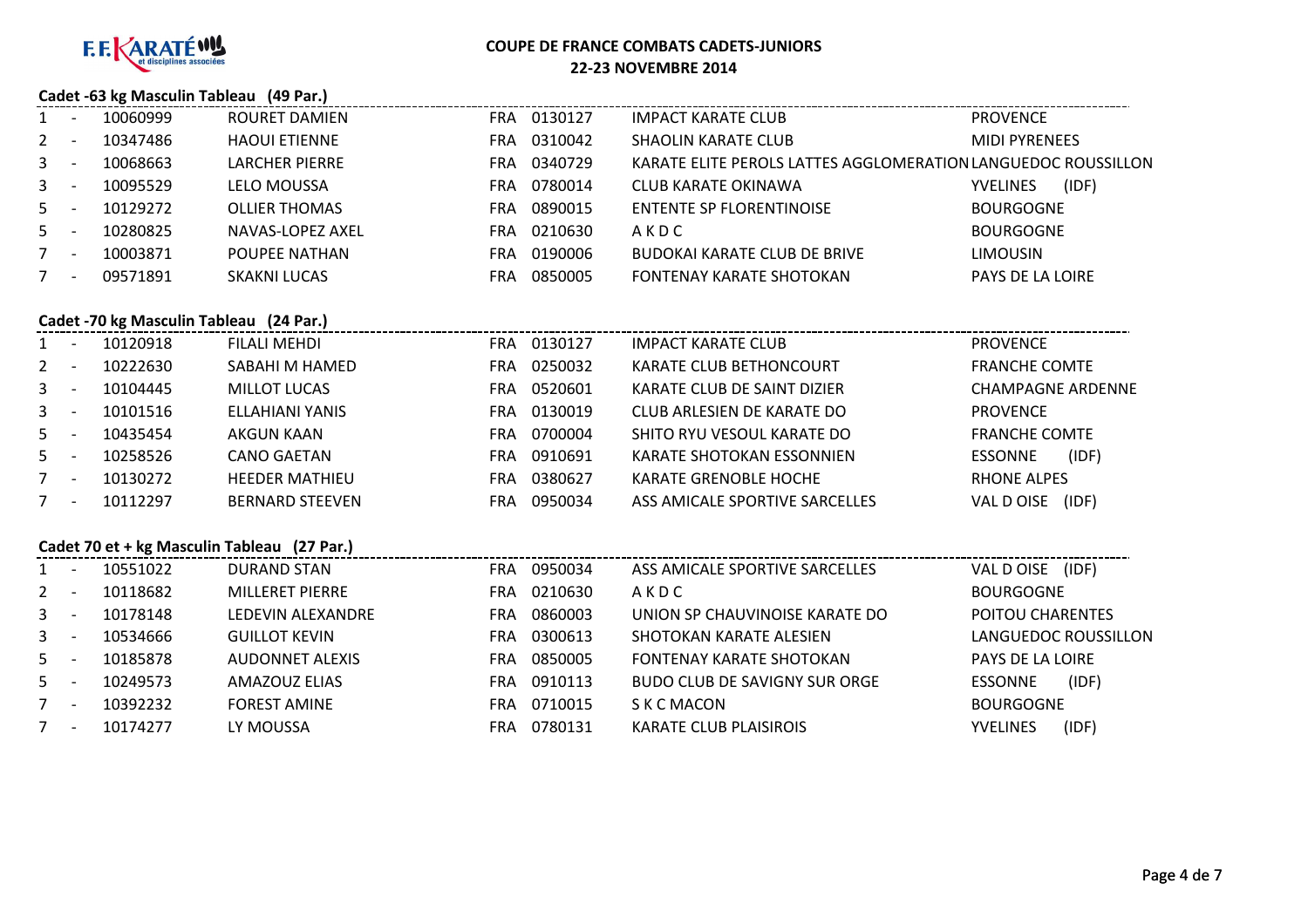

# **COUPE DE FRANCE COMBATS CADETS-JUNIORS**

**22-23 NOVEMBRE 2014**

### **Junior -55 kg Masculin Tableau (13 Par.)**

| 1           | 09569296 | TOIN ALLAN                   | FRA        | 0720008 | SAMOURAI 2000                       | PAYS DE LA LOIRE         |
|-------------|----------|------------------------------|------------|---------|-------------------------------------|--------------------------|
| $2^{\circ}$ | 10065710 | <b>LAKHLIFI ADIL</b>         | FRA        | 0940023 | CSL GMA                             | VAL DE MARNE<br>(IDF)    |
| $3^{\circ}$ | 10008310 | <b>HEINZ GAETAN</b>          | FRA        | 0330106 | <b>DOJO LANTONNAIS</b>              | AQUITAINE                |
| $3^{\circ}$ | 10093501 | <b>MERIENNE ARTHUR</b>       | <b>FRA</b> | 0720008 | SAMOURAI 2000                       | PAYS DE LA LOIRE         |
| $5 -$       | 10110177 | ANTON JUSTIN RONALDO         | FRA        | 0940048 | UNION SPORTIVE DE CRETEIL           | VAL DE MARNE<br>(IDF)    |
| $5 -$       | 09513034 | <b>GANIPEAU REMI</b>         | FRA        | 0330026 | SPORTS ATH MERIGNAC                 | <b>AQUITAINE</b>         |
| $7^{\circ}$ | 10027144 | RATSITO ENZO                 | FRA        | 0780131 | <b>KARATE CLUB PLAISIROIS (KCP)</b> | (IDF)<br><b>YVELINES</b> |
| 7           | 10433656 | <b>GUERROUDJ ALI MOHAMED</b> | FRA        | 0690049 | MJC MAISON POUR TOUS SEC KARAT      | <b>RHONE ALPES</b>       |

## **Junior -61 kg Masculin Tableau (35 Par.)**

| $1 \quad$      |                          | 09544389 | LOURENCO AURELIEN       | FRA | 0720008 | SAMOURAI 2000                  | PAYS DE LA LOIRE        |
|----------------|--------------------------|----------|-------------------------|-----|---------|--------------------------------|-------------------------|
| $2^{\circ}$    |                          | 10093942 | <b>DESPOIS ALAN</b>     | FRA | 0290034 | <b>TEAM KARATE BRESTOIS</b>    | <b>BRETAGNE</b>         |
| 3 <sup>1</sup> |                          | 10009820 | <b>RELIFOX MAXIME</b>   | FRA | 0950034 | ASS AMICALE SPORTIVE SARCELLES | (IDF)<br>VAL D OISE     |
| $3^{\circ}$    |                          | 10111772 | LE THANH LIEM           | FRA | 0910608 | SAINT MICHEL SPORTS            | (IDF)<br><b>ESSONNE</b> |
| $5 -$          |                          | 10143982 | <b>MOTTIN THOMAS</b>    | FRA | 0490612 | <b>KARATE TIMING EVOLUTION</b> | PAYS DE LA LOIRE        |
| $5 -$          |                          | 10551830 | <b>VIAUD BAPTISTE</b>   | FRA | 0440034 | <b>KARATE TAI PORNICHETIN</b>  | PAYS DE LA LOIRE        |
| 7              | $\overline{\phantom{a}}$ | 10721375 | <b>OURBIAH ISLAM</b>    | FRA | 0940045 | ENTENTE SPORTIVE DE VITRY      | VAL DE MARNE (IDF)      |
|                |                          | 10026871 | <b>CHATAIGNER LUCAS</b> | FRA | 0070006 | OKINAWA TE KARATE CLUB ANNONAY | DAUPHINE SAVOIE         |

### **Junior -68 kg Masculin Tableau (48 Par.)**

|                | 09582453 | REBOULLEAU CLEMENT         | FRA | 0950034 | ASS AMICALE SPORTIVE SARCELLES | (IDF)<br>VAL D OISE     |
|----------------|----------|----------------------------|-----|---------|--------------------------------|-------------------------|
| $2^{\circ}$    | 10195547 | <b>JANNIER ROMUALD</b>     | FRA | 0210040 | <b>KARATE CLUB SEMUROIS</b>    | <b>BOURGOGNE</b>        |
| 3 <sup>1</sup> | 09574964 | LIGER BRICE                | FRA | 0910608 | <b>SAINT MICHEL SPORTS</b>     | (IDF)<br><b>ESSONNE</b> |
| $\mathbf{3}$   | 10310724 | <b>RASPILAIR ALEXIS</b>    | FRA | 0590194 | KARATE CLUB DE CONDE           | <b>FLANDRE ARTOIS</b>   |
| $5 -$          | 10506189 | <b>BECEY BESSELE PONTY</b> | FRA | 0450037 | <b>BUDOKAN KARATE ORLEANS</b>  | TBO                     |
| $5 -$          | 10214487 | <b>ALAOUI YASSINE</b>      | FRA | 0450037 | <b>BUDOKAN KARATE ORLEANS</b>  | TBO                     |
| $7^{\circ}$    | 10315497 | LAMTALSI BILAL             | FRA | 0330026 | SPORTS ATH MERIGNAC            | <b>AQUITAINE</b>        |
|                | 10329522 | <b>HIERSO YACINE</b>       | FRA | 0250635 | CLUB SAUVEGARDE DE BESANCON    | <b>FRANCHE COMTE</b>    |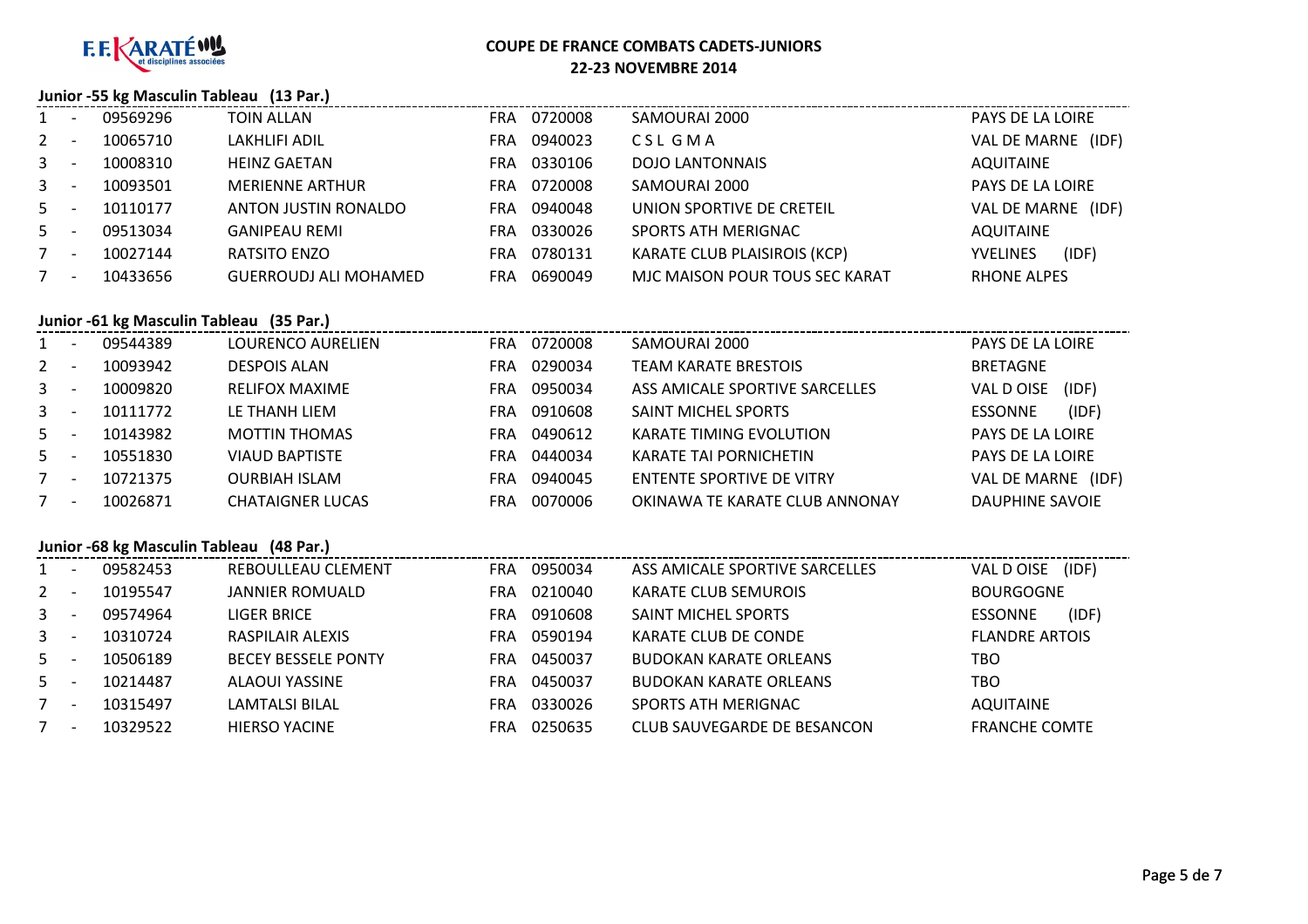

## **COUPE DE FRANCE COMBATS CADETS-JUNIORS**

#### **22-23 NOVEMBRE 2014**

## **Junior -76 kg Masculin Tableau (32 Par.)**

| $\mathbf{1}$   | 10208434 | TONG TONG D ERNEST   | FRA | 0950034 | ASS AMICALE SPORTIVE SARCELLES     | (IDF)<br>VAL D OISE  |
|----------------|----------|----------------------|-----|---------|------------------------------------|----------------------|
| $2^{\circ}$    | 10121494 | <b>LOGEARD LUCAS</b> | FRA | 0310042 | <b>SHAOLIN KARATE CLUB</b>         | <b>MIDI PYRENEES</b> |
| 3 <sup>1</sup> | 10160458 | <b>FRIOUI SAMY</b>   | FRA | 0540018 | <b>COS VILLERS KARATE</b>          | <b>LORRAINE</b>      |
| $3^{\circ}$    | 09524043 | <b>MASSLO MIKE</b>   | FRA | 0570618 | <b>KARATE DO SARRALBE</b>          | <b>LORRAINE</b>      |
| $5 -$          | 09568451 | <b>HENRY GARY</b>    | FRA | 0950034 | ASS AMICALE SPORTIVE SARCELLES     | VAL D OISE<br>(IDF)  |
| $5 -$          | 10393811 | LE TIEC ROMAIN       | FRA | 0130127 | <b>IMPACT KARATE CLUB</b>          | <b>PROVENCE</b>      |
|                | 10092898 | HAMOUDA RAYANE       | FRA | 0690041 | <b>JUDO CLUB LYON VILLEURBANNE</b> | <b>RHONE ALPES</b>   |
| 7              | 10175608 | PIETU QUENTIN        | FRA | 0450007 | S M O C KARATE ST JEAN DE BRAY     | TBO                  |

## **Junior 76 et + kg Masculin Tableau (17 Par.)**

|              | 09562348 | <b>GIRIER DUFOURNIER MATHIEU</b> | FRA        | 9720650 | AIGLON KARATE SHOTOKAN                             | MARTINIQUE              |
|--------------|----------|----------------------------------|------------|---------|----------------------------------------------------|-------------------------|
| $2^{\circ}$  | 09427108 | DA COSTA JESSIE                  | FRA        | 0540013 | UNION SP ET LITT DE MONT ST MARTIN SEC KARLORRAINE |                         |
| $\mathbf{3}$ | 10273358 | <b>BOUYAN OMAR</b>               | <b>FRA</b> | 0950037 | A D B KTE GARGES                                   | (IDF)<br>VAL DOISE      |
| $\mathbf{3}$ | 09515651 | <b>BOULARES MEHDI</b>            | <b>FRA</b> | 0720008 | SAMOURAI 2000                                      | <b>PAYS DE LA LOIRE</b> |
| 5            | 10214951 | JACQUET DNYLSON                  | <b>FRA</b> | 0720008 | SAMOURAI 2000                                      | PAYS DE LA LOIRE        |
| $5 -$        | 10029525 | <b>MARTINFZ RAPHAFL</b>          | <b>FRA</b> | 0740056 | <b>ANNECY KARATE</b>                               | RHONE ALPES             |
| 7            | 10021485 | SANCHEZ FLORIAN                  | FRA        | 0330050 | <b>KARATE SAINT LOUBES</b>                         | AQUITAINE               |
|              | 10112250 | <b>TOUBA MOHAND</b>              | FRA        | 0950034 | ASS AMICALE SPORTIVE SARCELLES                     | (IDF)<br>VAL D OISE     |